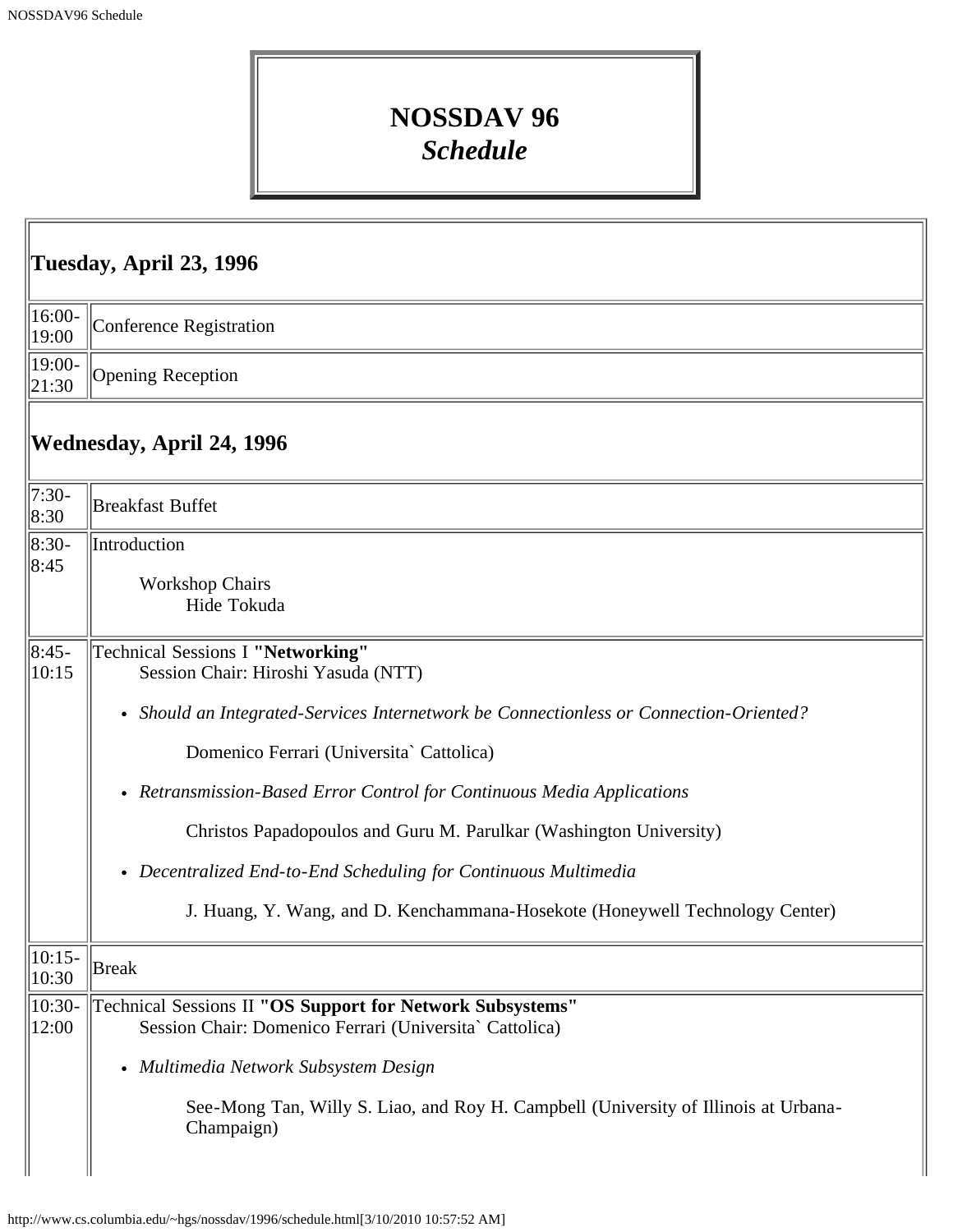|                   | Server Based Flow Control in A Distributed Continuous Media Server                                                                                                |
|-------------------|-------------------------------------------------------------------------------------------------------------------------------------------------------------------|
|                   | Gerald Neufeld, Dwight Makaroff, and Norman Hutchinson (University of British Columbia)                                                                           |
|                   | • Native-Mode ATM in FreeBSD: Experiences and Performance                                                                                                         |
|                   | A. Jain and S. Keshav (Bell Laboratories)                                                                                                                         |
| 12:00-<br>13:00   | Lunch                                                                                                                                                             |
| $13:00-$<br>14:30 | Technical Sessions III "ATM"<br>Session Chair: Guru Parulkar (Washington University)                                                                              |
|                   | • An Empirical Evaluation of Adaptive QOS Renegotiation in ATM networks                                                                                           |
|                   | K. Lakshman and Raj Yavatkar (University of Kentucky)                                                                                                             |
|                   | • SEAM: Scalable and Efficient ATM Multipoint-to-Multipoint Multicasting                                                                                          |
|                   | Matthias Grossglauser (INRIA) and K. K. Ramakrishnan (Bell Laboratories)                                                                                          |
|                   | • ATM Virtual Studio Services                                                                                                                                     |
|                   | Christian Breiteneder, Simon Gibbs, Wolfgang Heiden, Manfred Kaul, Karl Jonas, and Dirk<br>Steinberg (German National Research Center for Information Technology) |
| $14:30-$<br>15:00 | <b>Break</b>                                                                                                                                                      |
| 15:00-<br>16:30   | <b>Technical Sessions IV "Congestion Control"</b><br>Session Chair: Norman Hutchinson (University of British Columbia)                                            |
|                   | • Support for Compressed Video with Explicit Rate Congestion Control in ATM Networks                                                                              |
|                   | K. K. Ramakrishnan, T. V. Lakshman, Partho Mishra (AT&T Bell Laboratories)                                                                                        |
|                   | • A Router-Based Congestion Control Scheme For Real-Time Continuous Media                                                                                         |
|                   | Mark Parris, Kevin Jeffay, Teny Talley, and F. Donelson Smith (University of North Carolina)                                                                      |
|                   | Why WFQ Is Not Good Enough For Integrated Services Networks                                                                                                       |
|                   | Jon C.R. Bennett (FORE Systems) and Hui Zhang (Carnegie Mellon University)                                                                                        |
| 16:30-<br>17:00   | <b>Break</b>                                                                                                                                                      |
| $17:00-$<br>19:00 | Work in progress Sessions "Multicasting, ATM, and Quality of Service"<br>Session Chair: Daniel Swinehart (Xerox PARC)                                             |
|                   | • Multicast Protocol for Continuous media                                                                                                                         |
|                   | Yuko Onoe (NTT Information and Communication Systems Laboratories) and Hideyuki Tokuda<br>(Keio University)                                                       |
|                   | • Admission Control Algorithms for Multicast Sessions with Multiple Streams                                                                                       |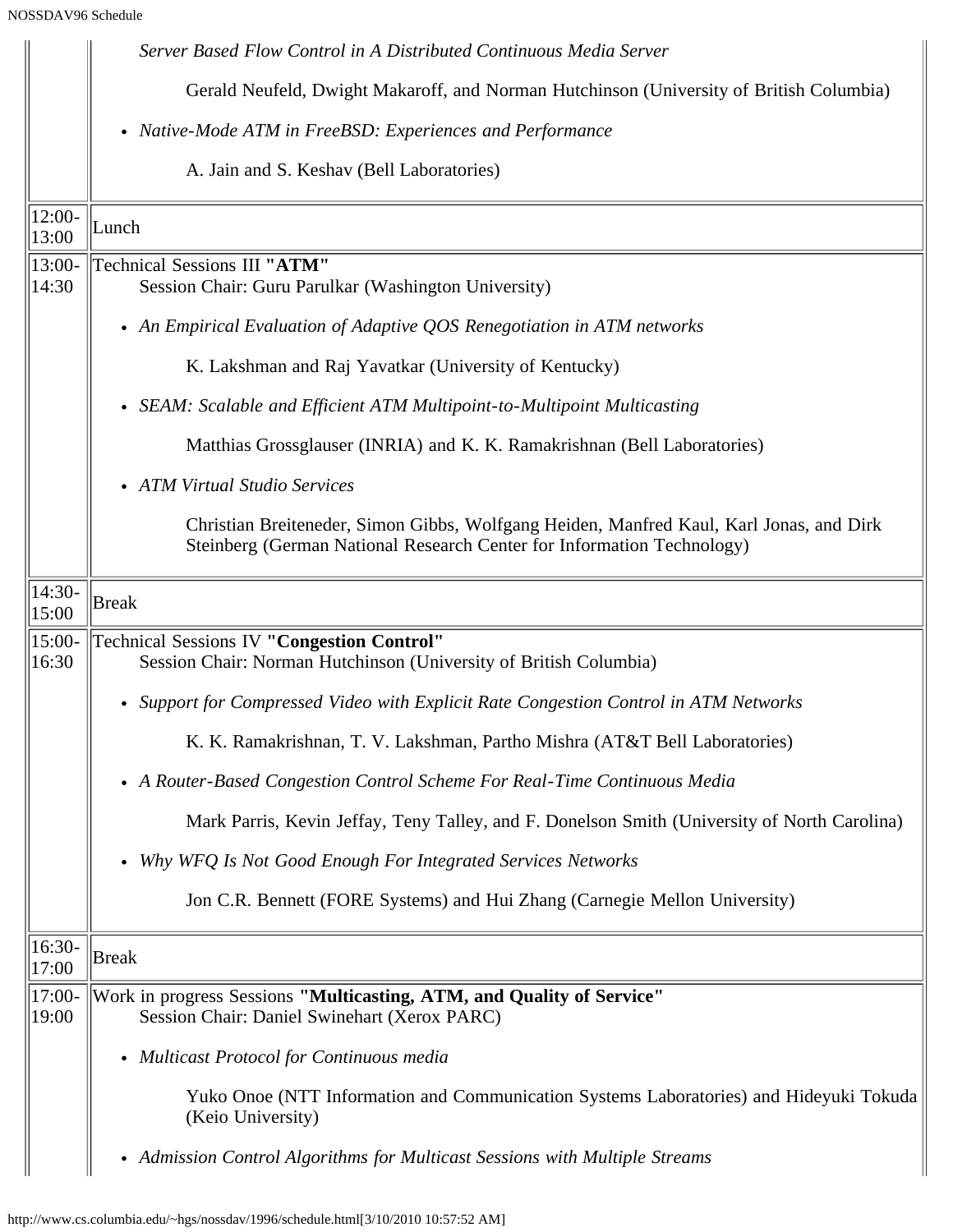|                 | Nachum Shacham and Hidetoshi Yokota (SRI International)                                                                         |
|-----------------|---------------------------------------------------------------------------------------------------------------------------------|
|                 | • Improved performance for multi-party communication through advance reservations                                               |
|                 | Amit Gupta (University of California Berkeley)                                                                                  |
|                 | • Transmission Characteristics of MPEG2 Encoded Super High Definition Images                                                    |
|                 | Katsuhiro ISHIMARU, Tetsurou FUJII, Tomoko SAWABE, Junji SUZUKI, and Sadayasu ONO<br>(NTT Optical Network Systems Laboratories) |
|                 | • Design and Implementation of a Versatile Multimedia Network Interface and I/O Chip                                            |
|                 | Zubin D. Dittia, Jerome R. Cox, Jr., and Guru M. Parulkar (Washington University in St. Louis)                                  |
|                 | • A Practical and Economical Approach for Resource Allocation                                                                   |
|                 | Fukiko Hidano (University of California Berkeley)                                                                               |
|                 | • An Advanced Reservation-based Admission Control Algorithm for Video-On-Demand Server                                          |
|                 | Sooncheol Kim and Yookun Cho (Seoul National University)                                                                        |
|                 | • Discrete-Time Interval Based Predictor Algorithms for End-to-End Performance                                                  |
|                 | Girish Chiruvolu, Ken Christensen, and Ravi Sankar (University of South Florida)                                                |
|                 | • Usage Parameter Control Support for Audio and Video Communications                                                            |
|                 | Guang-Liang LI (Academia Sinica)                                                                                                |
|                 | • Agora --- A Personalized Digital Newsfeed                                                                                     |
|                 | Eoin Hyden and Cormac J. Sreenan (Bell Laboratories)                                                                            |
| 19:00-<br>20:30 | Dinner                                                                                                                          |
|                 | Thursday, April 25, 1996                                                                                                        |
| $7:30-$<br>8:30 | Breakfast Buffet                                                                                                                |
| 8:30-<br>10:00  | <b>Technical Sessions V "Video on Demand Servers"</b><br>Session Chair: Duane Northcutt (Sun Microsystems Laboratories)         |
|                 | • The Tiger Video Fileserver                                                                                                    |
|                 | William J. Bolosky and Michael B. Jones (Microsoft Research)                                                                    |
|                 | Video on Demond on the SB-PRAM<br>$\bullet$                                                                                     |
|                 | Joerg Friedrich, Thomas Gruen and Joerg Keller (Universitaet des Saarlandes)                                                    |
|                 | • I/O Channel and Real-Time Disk Scheduling for Video Servers                                                                   |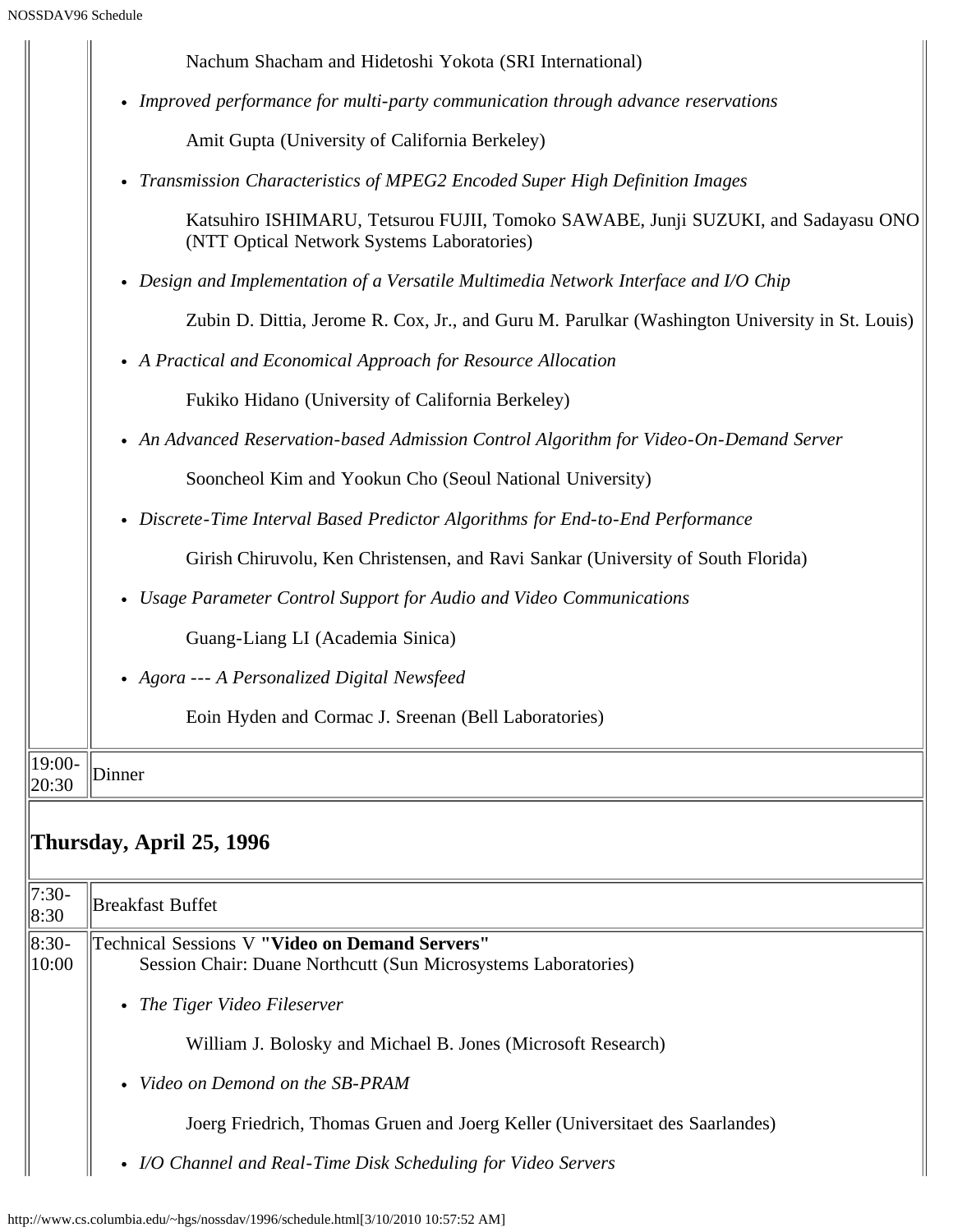|                   | Shenze Chen and Manu Thapar (Hewlett-Packard Labs)                                                                         |
|-------------------|----------------------------------------------------------------------------------------------------------------------------|
| $10:00-$<br>10:30 | Break                                                                                                                      |
| $10:30-$<br>12:00 | Technical Sessions VI "Storage Architectures"<br>Session Chair: Mike Jones (Microsoft Research)                            |
|                   | • Video Pump Design for Interoperability with Set Top Units: The Case Against Small PDUs.                                  |
|                   | Stephen Jacobs and Alexandros Eleftheriadis (Columbia University)                                                          |
|                   | • A Content Based Approach to VBR Video Source Modeling                                                                    |
|                   | Paul Bocheck and Shih-Fu Chang (Columbia University)                                                                       |
|                   | • On Evaluating the Cost-Performance Characteristics of Disk Storage Systems Supporting Continuos<br>Media                 |
|                   | D. Venkatesh and T.D.C. Little (Boston University)                                                                         |
| $12:00-$<br>13:00 | Lunch                                                                                                                      |
| 13:00-<br>17:00   | Excursion (To Kamakura)                                                                                                    |
| $17:30-$<br>18:30 | PC Meeting                                                                                                                 |
| 18:30-<br>20:00   | Banquet                                                                                                                    |
| 20:00-<br>22:00   | Work in progress Sessions "Operating Systems Support"<br>Session Chair: Steve Pink (Swedish Institute of Computer Science) |
|                   | • Comparative Evaluation of Server-push and Client-pull Architectures                                                      |
|                   | Sriram S. Rao, Harrick M. Vin, and Ashis Tarafdar (University of Texas at Austin)                                          |
|                   | • A Network Striped Storage System for Video on Demand                                                                     |
|                   | Feng Shi (University of Cambridge)                                                                                         |
|                   | • Continuous Media Storage System supporting Constant Frame Rate with Variable Bit Rate Streams                            |
|                   | Tatsuo Nakajima and Hiroshi Tezuka (Japan Advanced Institute of Science and Technology)                                    |
|                   | • Effective Utilization of Disk Bandwidth for Supporting Video-On-Demand                                                   |
|                   | Yen-Jen Oyang, Chih-Yuan Cheng, Meng-Huang Lee, Fu-Ching Wang, and Chun-Hung Wen<br>(National Taiwan University)           |
|                   | • State-based Buffer-Cache Design for a Multimedia File System                                                             |
|                   | Thirumale N. Niranjan and Gerhard A. Schloss (State University of New York at Stony Brook)                                 |
|                   | QOS Translation and Session Coordination Technique for Multimedia Systems                                                  |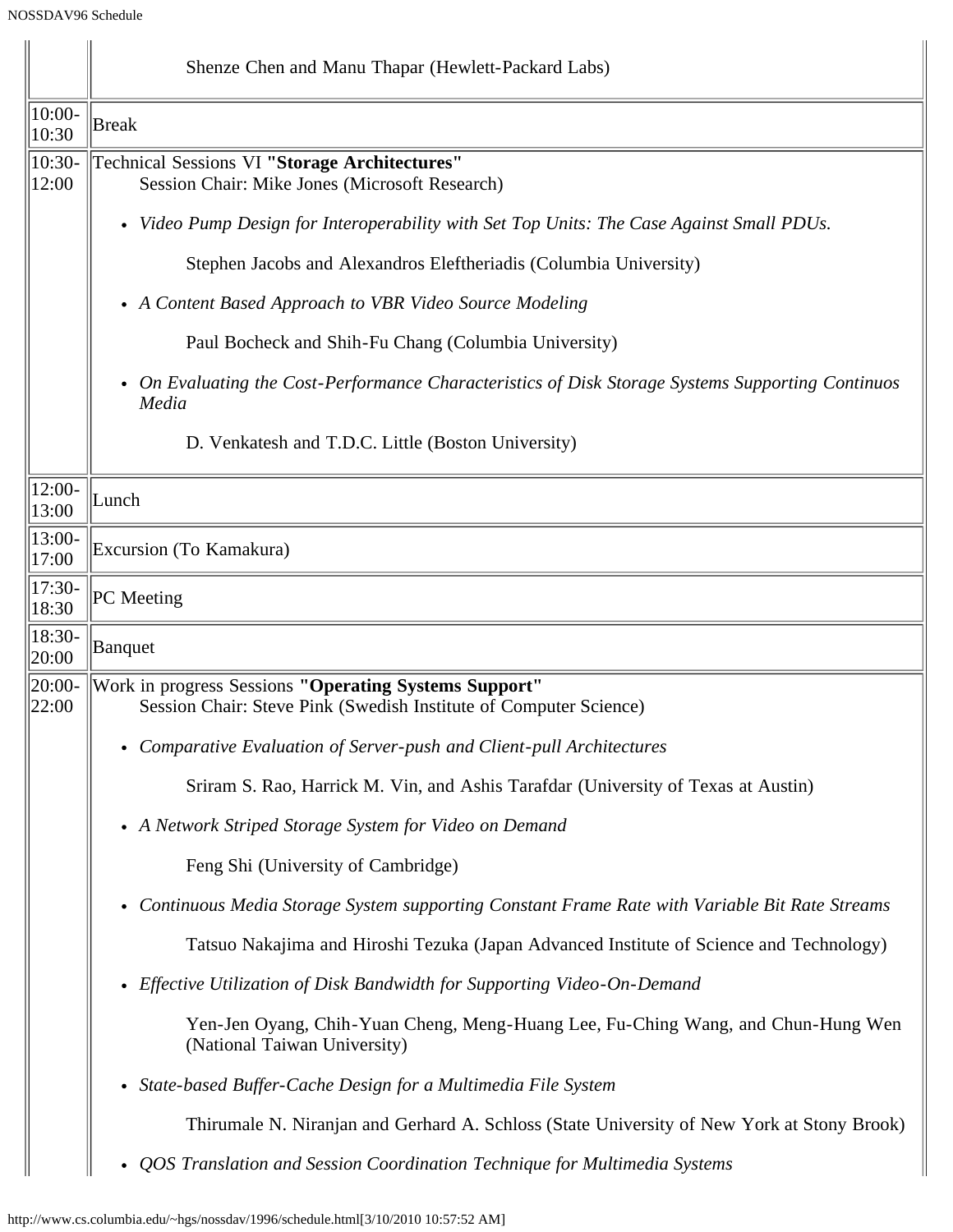|                  | SSDAV96 Schedule                                                                                                                             |
|------------------|----------------------------------------------------------------------------------------------------------------------------------------------|
|                  | Nobuhiko NISHIO and Hideyuki TOKUDA (Keio University)                                                                                        |
|                  | Memory and Disk Bandwidth Management in Video-on-Demand Servers<br>$\bullet$                                                                 |
|                  | Fu-Ching Wang, Chih-Yuan Cheng, Meng-Huang Lee, Chun-Hung Wen, Tzu-How Lin, Szu-<br>Chi Wang, and Yen-Jen Oyang (National Taiwan University) |
|                  | Soft Real-Time Handling Methods in a Soft Real-Time Framework<br>$\bullet$                                                                   |
|                  | Changpeng Fan (German National Research Center for Information Technology)                                                                   |
|                  | • Load Balancing and VCR Functionalities Support via Subband Coding Techniques                                                               |
|                  | John C.S. Lui and K.W. Law (The Chinese University of Hong Kong)                                                                             |
|                  | Guaranteeing the Execution of User-Level Real-Time Threads<br>$\bullet$                                                                      |
|                  | Shuichi Oikawa and Hideyuki Tokuda (Keio University)                                                                                         |
|                  | • Performance Evaluation of Extended X-Window System for Video Applications                                                                  |
|                  | Seiji Tada (Hewlett-Packerd Japan)                                                                                                           |
|                  | <b>Friday, April 26, 1996</b>                                                                                                                |
| $7:30-$<br>8:30  | <b>Breakfast Buffet</b>                                                                                                                      |
| $8:30-$<br>10:00 | Technical Sessions VII "QOS Control"<br>Session Chair: Kevin Jeffay (University of North Carolina at Chapel Hill)                            |
|                  | Q-Thread: A New Execution Model for Dynamic QOS Control of Continuous-Media Processing<br>$\bullet$                                          |
|                  | Kiyokuni KAWACHIYA (IBM Research Tokyo Research Laboratory) and Hideyuki TOKUDA<br>(Keio University)                                         |
|                  | Timing Control of Stream Handlers in a Distributed Multi-Threaded Environment<br>$\bullet$                                                   |
|                  | Tobias Helbig (University of Stuttgart)                                                                                                      |

*Scalable Multimedia-On-Demand via World-Wide-Web (WWW) with QOS Guarantees*

Milind M. Buddhikot, Gurudatta M. Parulkar, and R. Gopal (Washington University)

| $  10:00-$<br> 10:30 | Break                                                                                                                                                    |
|----------------------|----------------------------------------------------------------------------------------------------------------------------------------------------------|
| $\parallel$ 10:30-   | Technical Sessions VIII "Mobile environment and Real-Time Window Systems"                                                                                |
| 12:00                | Session Chair: Hideyuki Tokuda (Keio University)                                                                                                         |
|                      | • Handling Continuous Media in Mobile Computing Environment<br>Akihiro Hokimoto and Tatsuo Nakajima (Japan Advanced Institute of Science and Technology) |